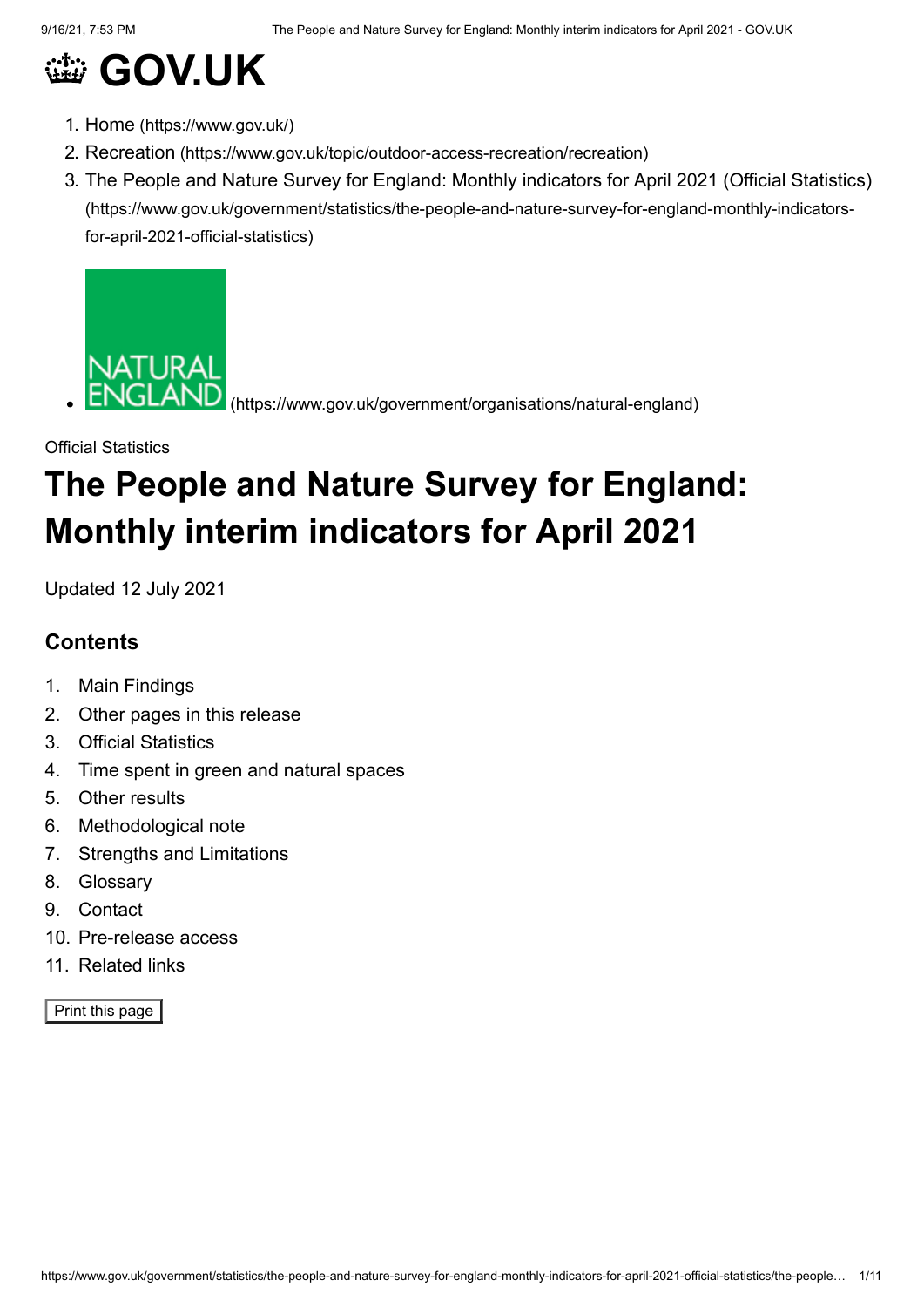

#### © Crown copyright 2021

This publication is licensed under the terms of the Open Government Licence v3.0 except where [otherwise stated. To view this licence, visit nationalarchives.gov.uk/doc/open-government](https://www.nationalarchives.gov.uk/doc/open-government-licence/version/3)licence/version/3 (https://www.nationalarchives.gov.uk/doc/open-government-licence/version/3) or write to the Information Policy Team, The National Archives, Kew, London TW9 4DU, or email: [psi@nationalarchives.gov.uk](mailto:psi@nationalarchives.gov.uk).

Where we have identified any third party copyright information you will need to obtain permission from the copyright holders concerned.

This publication is available at https://www.gov.uk/government/statistics/the-people-and-naturesurvey-for-england-monthly-indicators-for-april-2021-official-statistics/the-people-and-nature-surveyfor-england-monthly-interim-indicators-for-april-2021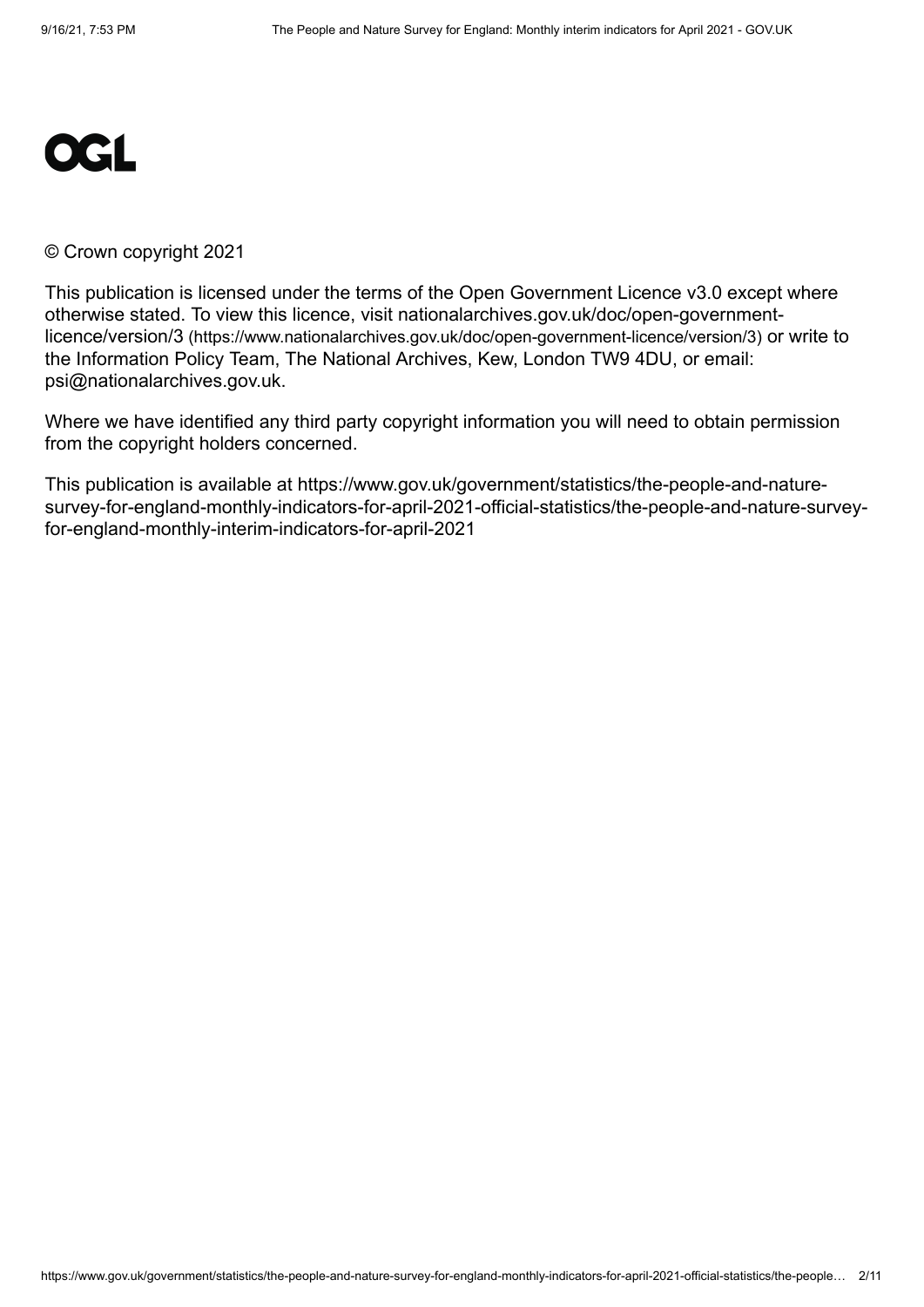## **1. Main Findings**

- In April, national lockdown restrictions continued to be lifted in England and 68% of adults had visited a green and natural space in the last 14 days.
- A total of 391,548,094 visits were made to green and natural spaces in April.
- Twenty two per cent of adults had not visited a green and natural space in the last 14 days.
- The likelihood of visiting a green and natural space and the total number of visits made differed by household income and age group.
- Of those earning more than £50,000, 75% reported a visit to a green and natural space. This is compared to 50% of those earning less than £15,000. Adults earning more than £50,000 also took three times as many visits as those earning less that £15,000.
- Thirty three per cent of adults aged 65+ had not made a visit to a green and natural space compared to 15% of 16-24 year olds. However, in terms of total number of visits, adults aged 65+ had taken twice as many (92,287,544) in comparison to 16-24 year olds (45,805,861).
- The main reasons for not spending time outdoors in the last 14 days were 'Stayed at home to stop coronavirus spreading / Government restrictions' (34%) and 'Bad / poor weather' (25%). 'Too busy at work / with family commitments' was the third most reported reason (18%).
- Forty five per cent of adults said visiting green and natural spaces has been even more important to their wellbeing since coronavirus restrictions began.

## **2. Other pages in this release**

The People and Nature Survey for England, led by Natural England, is one of the main sources of data and statistics on how people experience and think about the environment. It began collecting data via an online panel (adults aged 16 years and older) in April 2020, and runs continuously, in line [with Government Statistical Service guidance on data collection during the COVID-19 pandemic](https://gss.civilservice.gov.uk/policy-store/data-collection-considerations-during-the-coronavirus-pandemic/) (https://gss.civilservice.gov.uk/policy-store/data-collection-considerations-during-the-coronavirus-pandemic/).

The official statistics in this publication are based on a survey of 2,086 adult respondents conducted online continuously between 1st - 30th April 2021 (inclusive). Throughout this bulletin, "this month" and "April" refers to this period.

A spreadsheet containing all the results for April has been published alongside this report. Previous indicator reports for Year 1 of the survey (April 2020 - March 2021), can also be viewed [\(https://www.gov.uk/government/collections/people-and-nature-survey-for-england#monthly-interim-indicators](https://www.gov.uk/government/collections/people-and-nature-survey-for-england#monthly-interim-indicators-year-1-(april-2020-%E2%80%93-march-2021))year-1-(april-2020-%E2%80%93-march-2021)).

Further information about the People and Nature Survey for England (including information on [methods, strengths and limitations, and Official Statistics status\) is available](https://www.gov.uk/government/collections/people-and-nature-survey-for-england) (https://www.gov.uk/government/collections/people-and-nature-survey-for-england). To receive updates on [the survey, including data releases and publications, sign-up via the People and Nature User Hub](https://people-and-nature-survey-defra.hub.arcgis.com/) (https://people-and-nature-survey-defra.hub.arcgis.com/).

**Results from this survey for April covered a period of national easing of lockdown restrictions in England. This page [\(https://www.gov.uk/guidance/coronavirus-covid-19-advice-on-accessing-green](https://www.gov.uk/guidance/coronavirus-covid-19-advice-on-accessing-green-spaces-safely)spaces-safely) summarises the latest advice on accessing green spaces safely.**

## **3. Official Statistics**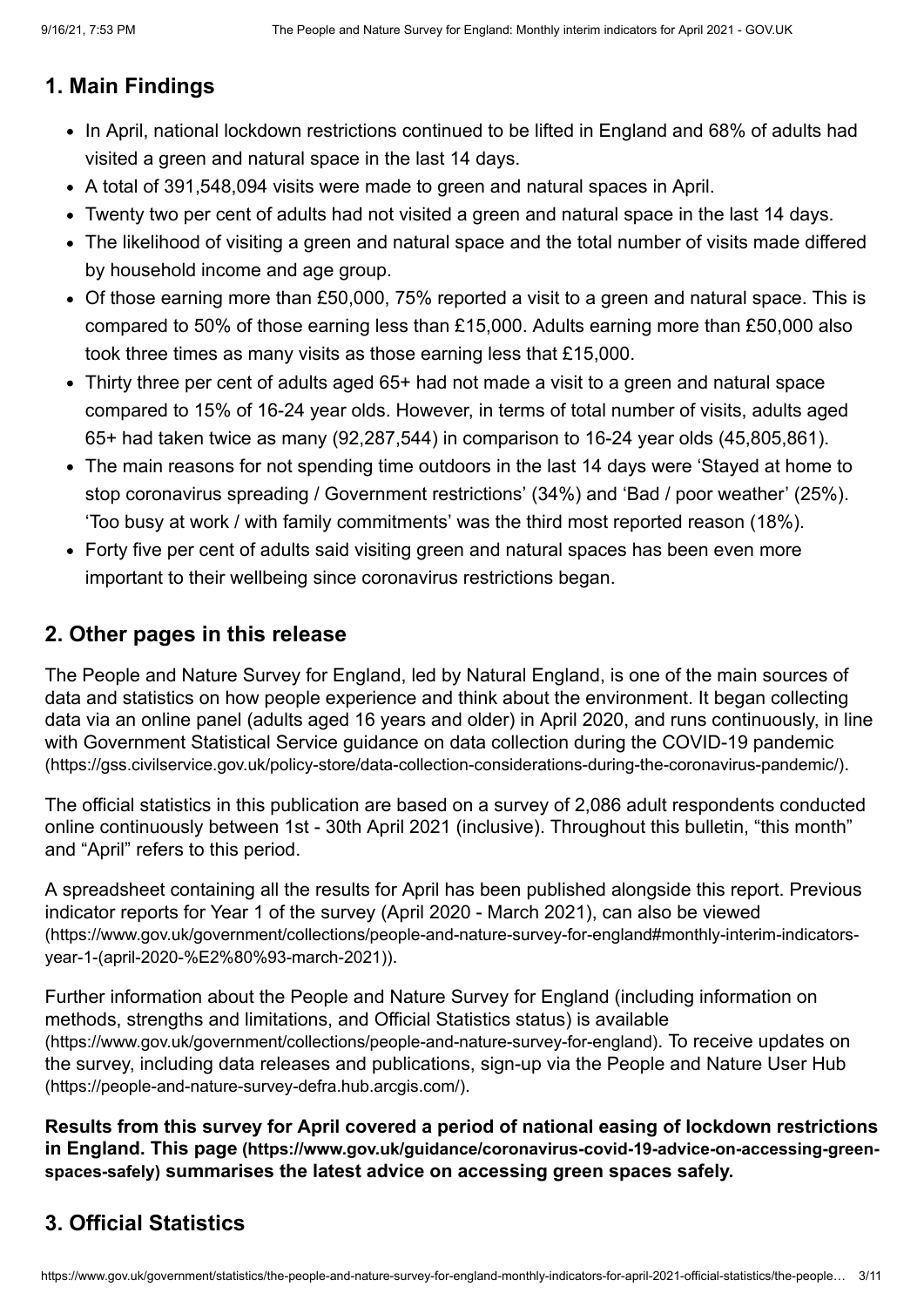Initial releases from the People and Nature Survey that used an interim weighting method were released as Experimental Statistics (https://osr.statisticsauthority.gov.uk/publication/experimental-statisticsofficial-statistics-in-development/)[. This status highlighted to users that these Official Statistics were in](https://osr.statisticsauthority.gov.uk/publication/experimental-statistics-official-statistics-in-development/) the National Statistics [\(https://osr.statisticsauthority.gov.uk/national-statistics/\)](https://osr.statisticsauthority.gov.uk/national-statistics/) testing phase and that Natural England was still working on further developing the methodologies used in their production [whilst ensuring adherence to the Code of Practice for Statistics](https://osr.statisticsauthority.gov.uk/what-we-do/code-of-practice/) (https://osr.statisticsauthority.gov.uk/whatwe-do/code-of-practice/) (the Code).

After one year of data collection, we have refined data quality assurances to capture additional metrics on data quality and finalised an optimal and bespoke weighting method for the People and Nature Survey. As such, releases from the People and Nature Survey that use the bespoke weighting method (as opposed to the interim weighing method) are no longer designated as 'Experimental' (a subset of Official Statistics) and are instead designated as Official Statistics. For further justifications behind this change, please see our brief statement here

[\(http://publications.naturalengland.org.uk/publication/6382837173583872\)](http://publications.naturalengland.org.uk/publication/6382837173583872).

## **4. Time spent in green and natural spaces**

Figure 1 shows the proportion of adults in England who had taken a visit to a green and natural space during the previous fortnight, grouped by age range.

Sixty eight per cent of adults in England said that they had spent time outside in green and natural spaces in the previous 14 days. Twenty two per cent said they didn't make a visit, but this figure varied between demographic groups.

Of those aged 65+, 33% did not make a visit to a green and natural space in the last 14 days in comparison to 15% of 16-24 year olds.

Figure 1: Proportion of adults in England (weighted percentage) visiting a green and natural space in the last 14 days. In April, 33% of adults aged 65+ did not make a visit to a green and natural space in the last 14 days in comparison to 15% of 16-24 year olds.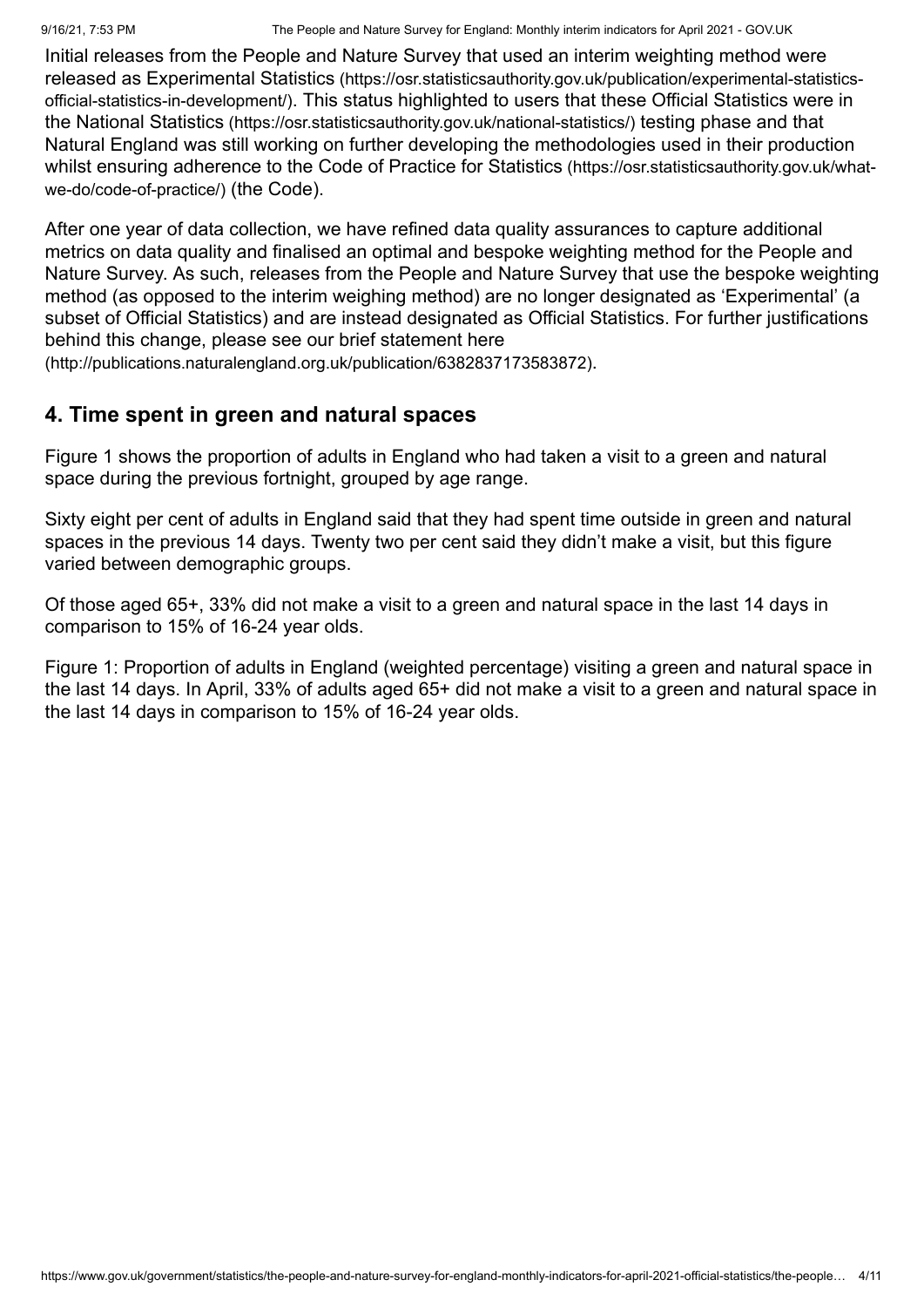9/16/21, 7:53 PM The People and Nature Survey for England: Monthly interim indicators for April 2021 - GOV.UK



#### **Figure notes**

Source:

Q6 / No Of Visits: How many times, if at all, did you make this type of visit to green and natural spaces in the last 14 days?

Q62 (S\_Q2): What was your age last birthday?

Q63 (S Q2 bands): In that case, which of these age bands do you fall into?

(1) Data collected between April 1-30 2021 (inclusive).

(2) The samples for this question were 1,873 (April) respondents.

(3) Error bars represent the 95% confidence interval of the mean (see Glossary).

Figure 2 shows the proportion of adults in England who had taken a visit to a green and natural space during the previous fortnight, grouped by total annual household income.

There was a higher proportion of people on a total annual household income of less than £15,000 who did not make a visit to a green and natural space in the last 14 days (38%) compared to those earning greater than £50,000 (18%).

Similarly, of those on a total annual household income of less than £15,000 only half made a visit to a green and natural space in the last 14 days compared to three quarters of those earning more than £50,000.

Figure 2: Proportion of adults in England (weighted percentage) visiting a green and natural space in the last 14 days. In April, 38% of people on a total annual household income of less that £15,000 did not make a visit to a green and natural space in the last 14 days, compared to 18% of those earning more than £50,000.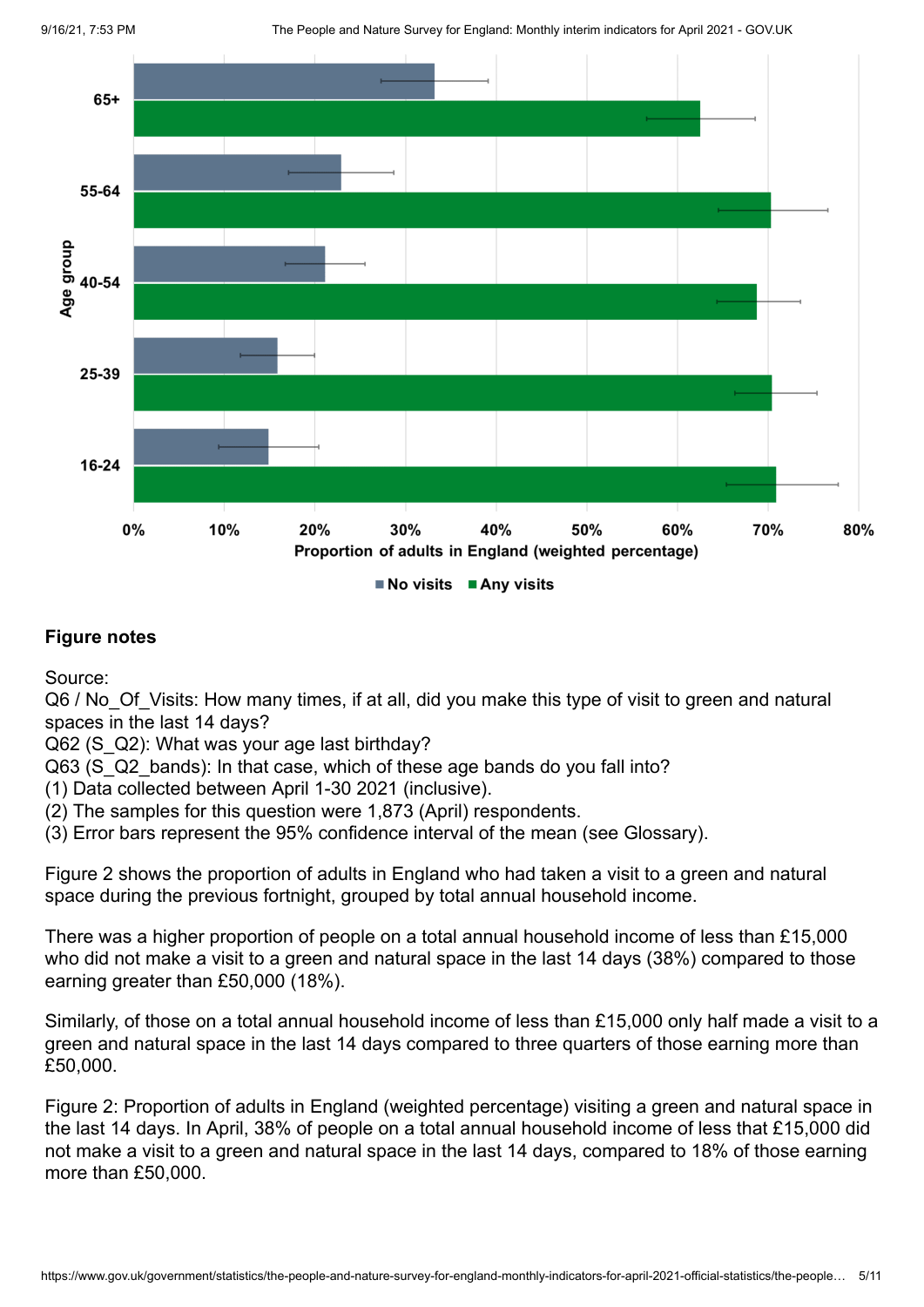

Source:

Q6 / No Of Visits: How many times, if at all, did you make this type of visit to green and natural spaces in the last 14 days?

Q69 (Income): Which of the following best describes your total annual household income before tax? (1) Data collected between April 1-30 2021 (inclusive).

(2) The samples for this question were 1,860 (April) respondents.

(3) Error bars represent the 95% confidence interval of the mean (see Glossary).

In April adults reported a total of 391,548,094 visits to green and natural spaces. Those aged 65+ took twice as many visits compared to 16-24 year olds, and adults with a total annual household income greater than £50,000 took three times as many visits as those earning less than £15,000 (Figure 3).

Figure 3: Gross number of visits to green and natural spaces in April by total annual household income. Adults with a total annual household income greater than £50,000 took three times as many visits as those earning less than £15,000.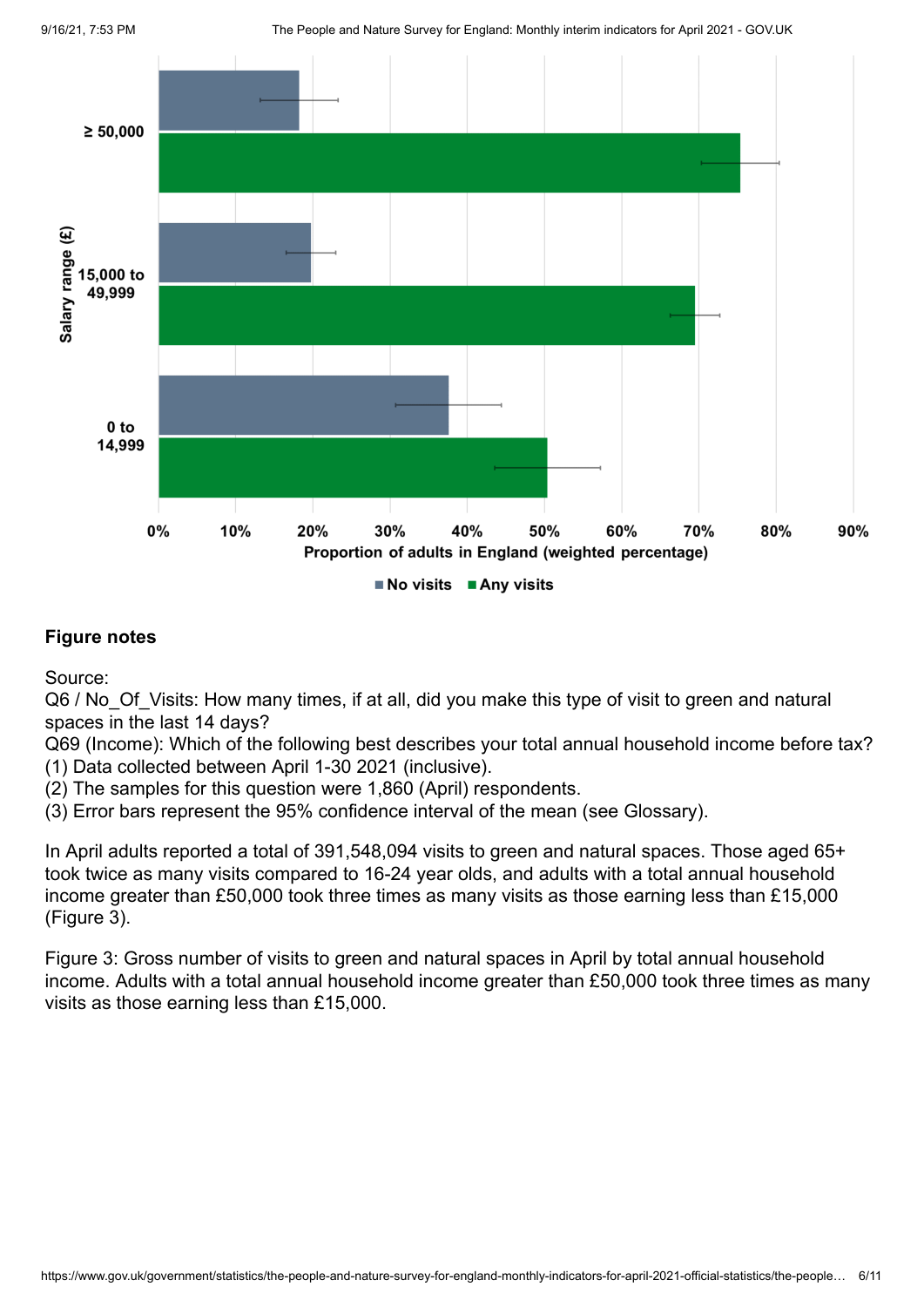

Source:

Q6 / No Of Visits: How many times, if at all, did you make this type of visit to green and natural spaces in the last 14 days?

Q69 (Income): Which of the following best describes your total annual household income before tax? (1) Data collected between April 1-30 2021 (inclusive).

(2) The samples for this question were 1,860 (April) respondents.

For adults that had spent free time outside in green and natural spaces, just over half (53%) had visited an urban green space, 34% had visited woods, 32% had visited the countryside, and 30% had visited rivers, lakes or canals during the last month (Figure 4).

Figure 4: Proportion of adults in England (weighted percentage) visiting different types of green and natural spaces within the last month (April 2021). Urban green spaces were the most frequently visited (53%), followed by woodland or forest (34%), and then fields/farmland/countryside (32%). See the supporting data [\(https://www.gov.uk/government/statistics/the-people-and-nature-survey-for-england](https://www.gov.uk/government/statistics/the-people-and-nature-survey-for-england-monthly-indicators-for-april-2021-official-statistics)monthly-indicators-for-april-2021-official-statistics) for all types of green and natural spaces visited during the last month.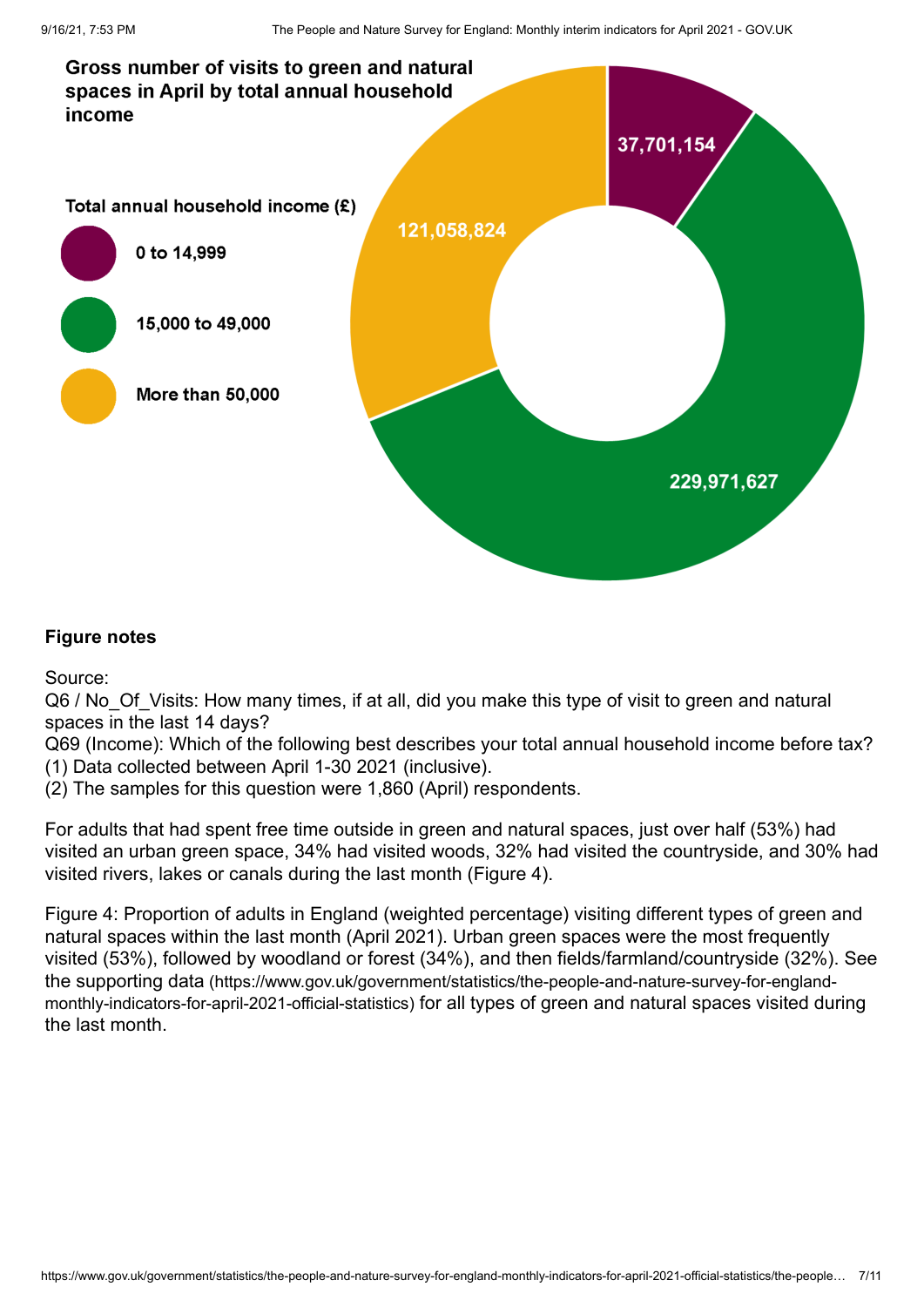

Source:

Q2 / M1\_Q2: Which of the following type(s) of green and natural spaces have you visited during the last month?

(1) Data collected between April 1-30 (inclusive).

(2) The sample size for this question was 1,970 (April) respondents.

(3) Error bars represent the 95% confidence interval of the mean (see Glossary).

(4) Respondents can select more than one option and so percentages will not add up to 100%.

(5) See the supporting data [\(https://www.gov.uk/government/statistics/the-people-and-nature-survey-for-](https://www.gov.uk/government/statistics/the-people-and-nature-survey-for-england-monthly-indicators-for-april-2021-official-statistics)

england-monthly-indicators-for-april-2021-official-statistics) for all types of green and natural spaces.

The survey asked adults about their reasons for not spending time in green and natural spaces during the previous 14 days (Figure 5). In April, the top two reasons were 'Stayed at home to stop coronavirus spreading / Government restrictions' (34%) and 'Bad / poor weather (25%). 'Too busy at work / with family commitments' was the third most cited reason (18%). Other main reasons reported for not getting out were: 'being too busy at home' (15%) and 'poor physical health or illness' (14%).

Figure 5: The top two reasons for not spending free time outdoors in the last 14 days (April 2021) were 'Stayed at home to stop coronavirus spreading / Government restrictions' (34%) and 'Bad / poor weather' (25%). 'Too busy at work / with family commitments' was the third most frequent reason [stated \(18%\). Note that only a subset of reasons has been presented - see the supporting data](https://www.gov.uk/government/statistics/the-people-and-nature-survey-for-england-monthly-indicators-for-april-2021-official-statistics) (https://www.gov.uk/government/statistics/the-people-and-nature-survey-for-england-monthly-indicators-for-april-2021-official-statistics) for all reasons.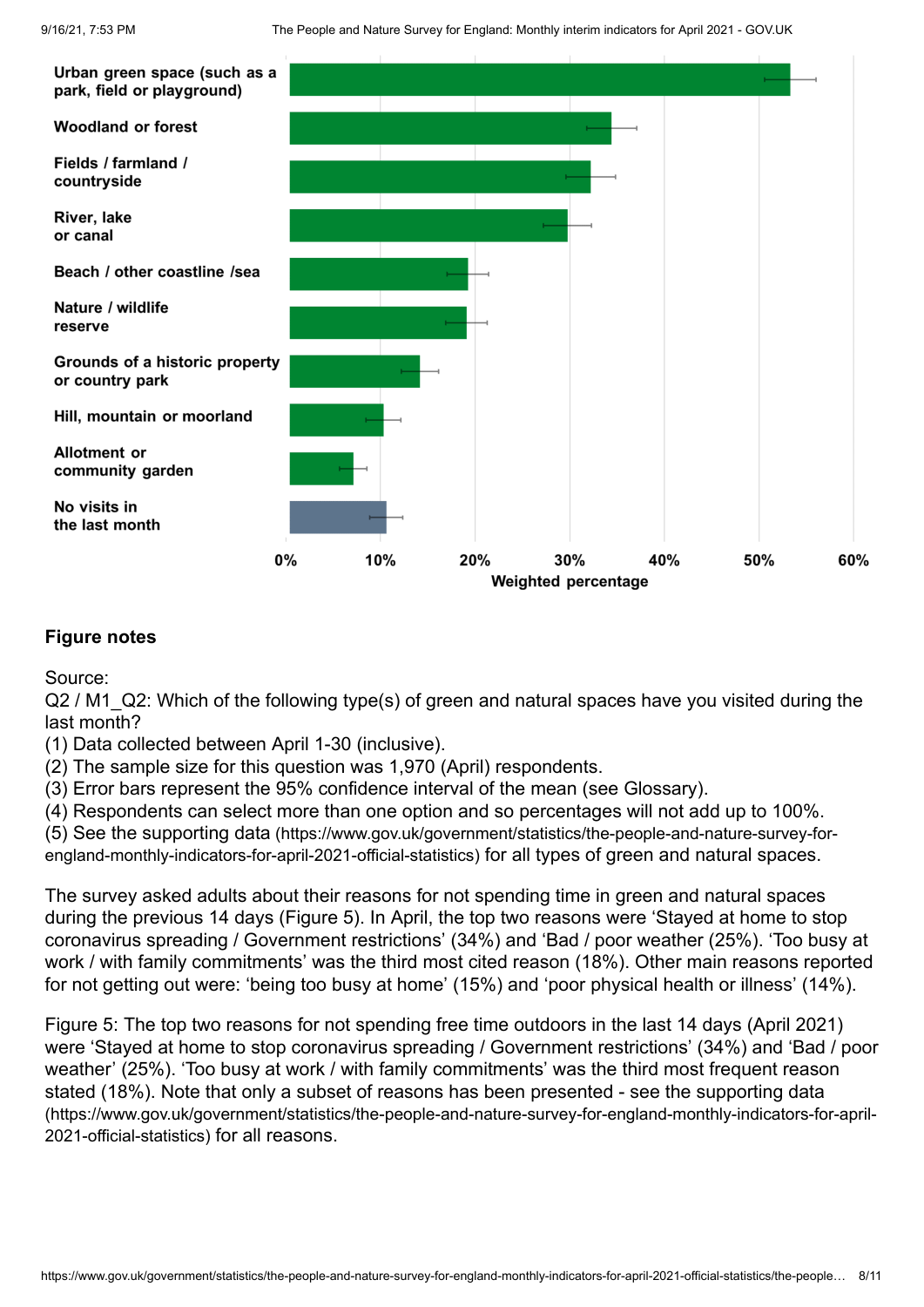

Source:

Q27a / M2B Q2: What was the main reason or reasons for not spending free time outdoors in the last 14 days?

(1) Data collected between April 1-30 (inclusive).

(2) The samples for this question were 597 (April) respondents who reported not spending time outdoors in the last 14 days.

(3) Error bars represent the 95% confidence interval of the mean (see Glossary).

(4) Respondents can select more than one option and so percentages will not add up to 100%.

(5) Only a subset of reasons have been presented - see the supporting data

[\(https://www.gov.uk/government/statistics/the-people-and-nature-survey-for-england-monthly-indicators-for-april-](https://www.gov.uk/government/statistics/the-people-and-nature-survey-for-england-monthly-indicators-for-april-2021-official-statistics)2021-official-statistics) for all reasons.

## **5. Other results**

The accompanying spreadsheet includes monthly results for a number of areas including:

- Activities undertaken during visits to green and natural spaces;
- Reasons for not spending time outside;
- Worries or concerns related to visiting green and natural spaces;
- The role of green and natural spaces for health and wellbeing;
- Feelings of nature connection:
- Importance of gardens;
- Behaviour changes during the Coronavirus pandemic;
- Children's time in nature.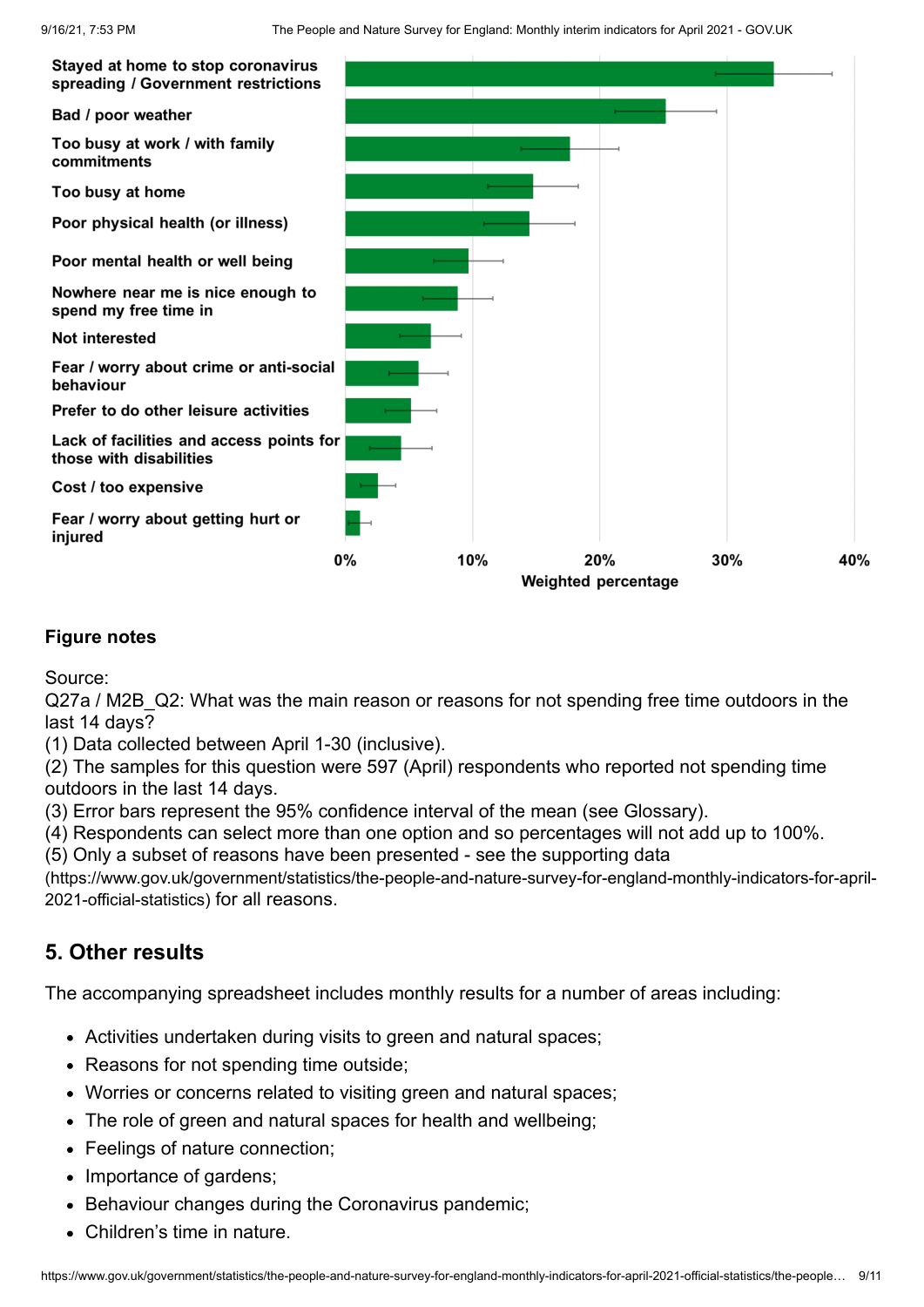## **6. Methodological note**

Information about the survey's methodology can be found here [\(https://www.gov.uk/government/publications/survey-methods-and-technical-details/methods-and-limitations\)](https://www.gov.uk/government/publications/survey-methods-and-technical-details/methods-and-limitations).

## **7. Strengths and Limitations**

Information about the survey's strengths and limitations can be found here [\(https://www.gov.uk/government/publications/survey-methods-and-technical-details/methods-and-limitations\)](https://www.gov.uk/government/publications/survey-methods-and-technical-details/methods-and-limitations).

## **8. Glossary**

**Green and natural spaces** are defined in this survey as green and blue spaces in towns and cities (e.g. parks, canals); the countryside (e.g. farmland, woodland, hills and rivers); the coast (e.g. beaches, cliffs) and activities in the open sea; visits of any duration (including short trips to the park, dog walking etc.). They do not include: gardens; outside spaces visited as part of someone's employment; spaces outside the UK. Additional questions are asked about private gardens.

**95% confidence interval** is a range of values around a calculated statistic (e.g. the mean) that you are 95% certain contains the true value of that statistic. For example, where there is a mean value of 49 with a 95% confidence interval of 2, we would be 95% certain that the true mean of the population was in the range of 47-51 (i.e. 49 -2 and 49 + 2). Please note that the People and Nature Survey uses quota sampling and confidence intervals here were calculated as if the data were generated from a random probability sample.

## **9. Contact**

Natural England welcomes feedback on these monthly indicators, questions and suggestions for analysis for future releases. Please contact the team by email: people and nature@naturalengland.org.uk

If you would like to receive further information on the survey, including data releases, publications and survey changes, then visit our User Hub and sign-up to the mailing list at the bottom of the page (best viewed in Google Chrome). After signing up, if you do not receive a confirmation email please check your 'Junk' or 'Spam' folder.

The Senior Responsible Officer for this publication is Dr Katherine Burgess.

#### **10. Pre-release access**

Pre-release access was not sought for this release.

## **11. Related links**

Coronavirus - guidance on accessing green spaces safely: [\(https://www.gov.uk/government/news/coronavirus-guidance-on-access-to-green-spaces\)](https://www.gov.uk/government/news/coronavirus-guidance-on-access-to-green-spaces) Latest government guidance on using green spaces and protecting yourself and others.

Natural England operational update: [\(https://www.gov.uk/government/news/operational-update-covid-19\)](https://www.gov.uk/government/news/operational-update-covid-19) Coronovirus information on how Natural England is facing the challenges posed by Coronavirus.

People and Nature questionnaire: [\(http://publications.naturalengland.org.uk/publication/6382837173583872\)](http://publications.naturalengland.org.uk/publication/6382837173583872) Includes link to People and Nature Survey questions.